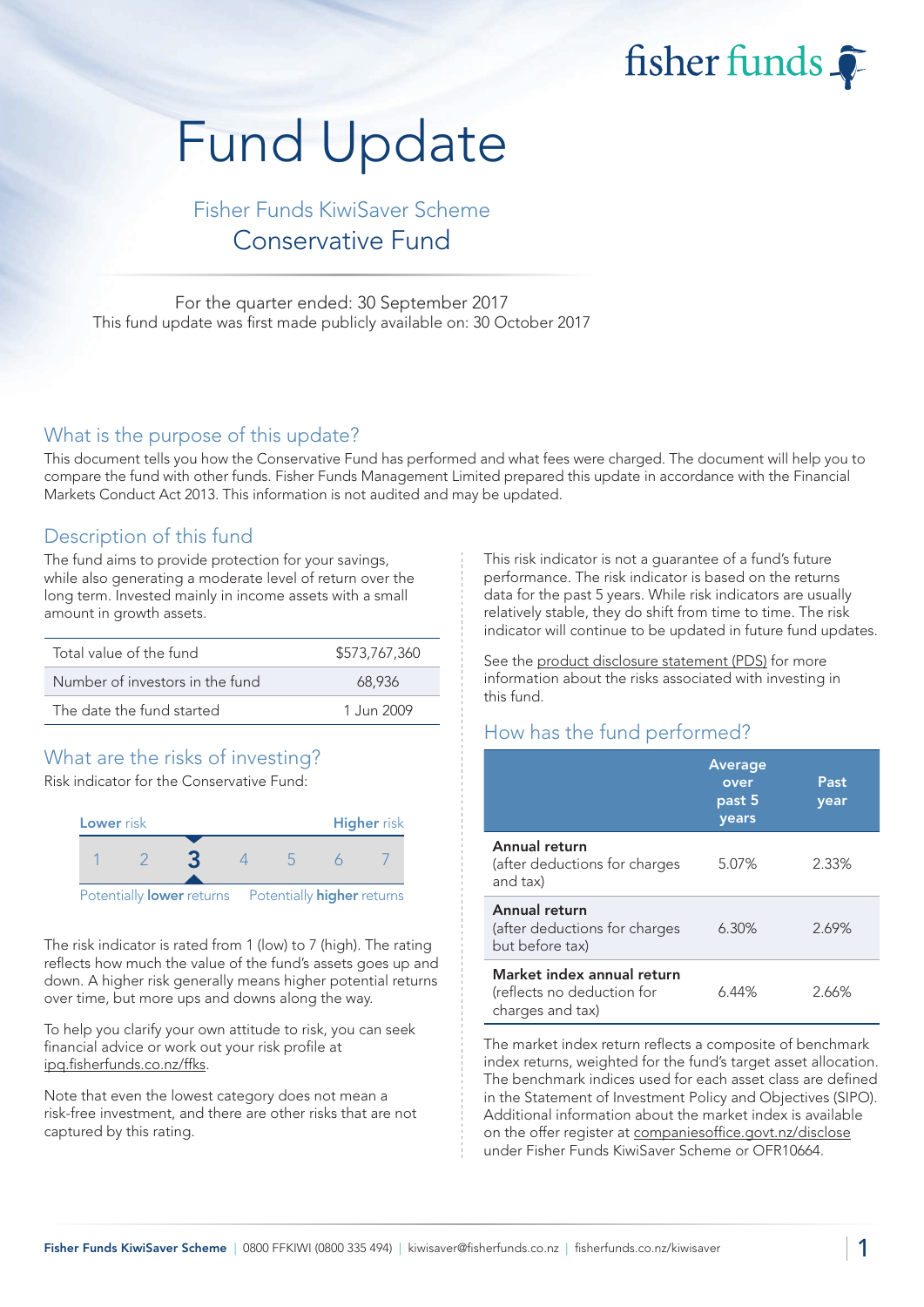

This shows the return after fund charges and tax for each year ending 31 March since the fund started. The last bar shows the average annual return since the fund started, up to 30 September 2017.

Important: This does not tell you how the fund will perform in the future.

Returns in this update are after tax at the highest prescribed investor rate (PIR) of tax for an individual New Zealand resident. Your tax may be lower. The market index return reflects no deduction for charges and tax.

## What fees are investors charged?

Investors in the Conservative Fund are charged fund charges. In the year to 31 March 2017 these were:

|                                                       | % of net asset value   |
|-------------------------------------------------------|------------------------|
| <b>Total fund charges</b>                             | 0.99%                  |
| Which are made up of:                                 |                        |
| <b>Total management and</b><br>administration charges | 0.99%                  |
| Including:                                            |                        |
| Manager's basic fee                                   | 0.85%                  |
| Other management and<br>administration charges        | 0.14%                  |
| Total performance-based fees                          | 0.00%                  |
| Other charges:                                        | \$ amount per investor |
| Annual membership fee                                 | ዌ36                    |

Small differences in fees and charges can have a big impact on your investment over the long term.

## Example of how this applies to an investor

Sarah had \$10,000 in the fund at the start of the year and did not make any further contributions. At the end of the year, Sarah received a return after fund charges were deducted of \$233 (that is 2.33% of her initial \$10,000). Sarah also paid \$36 in other charges. This gives Sarah a total return after tax of \$197 for the year.

### What does the fund invest in?

#### Actual investment mix

This shows the types of assets that the fund invests in.



#### Target investment mix

This shows the mix of assets that the fund generally intends to invest in.